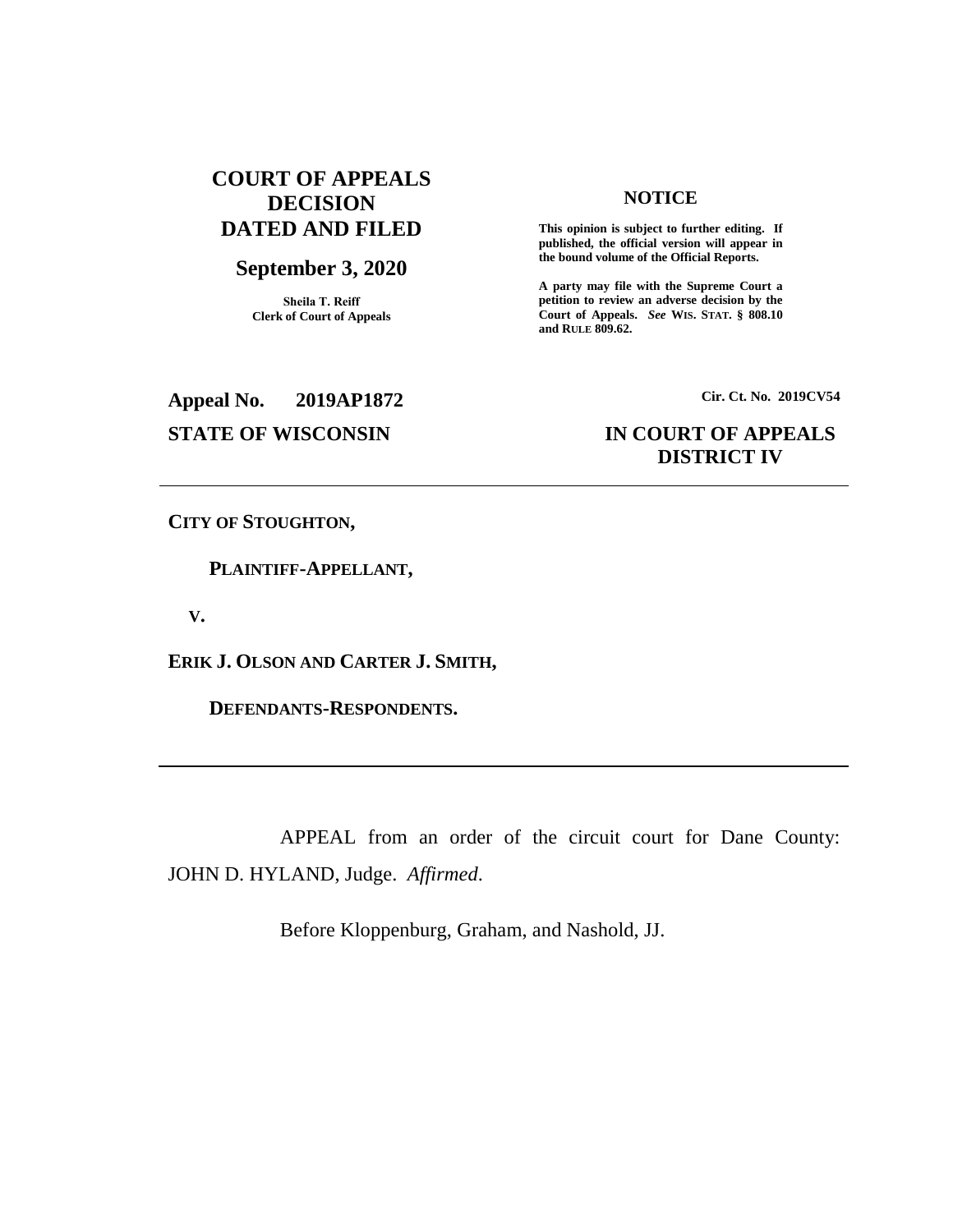¶1 GRAHAM, J. This appeal is about the meaning of the term "bowling centers" as it is used in WIS. STAT.  $\S$  125.07(3)(a) (2017-18).<sup>1</sup> That statute generally prohibits anyone under the legal drinking age from entering or being on premises that are licensed to sell alcohol,<sup>2</sup> but it lists many exemptions, including one that allows underage individuals to be on the premises of "bowling centers" that have alcohol licenses. *See* § 125.07(3)(a)3.

¶2 The parties dispute whether a dedicated bar area within a bowling center is covered by this exemption. The City of Stoughton contends that any portion of a bowling center that is dedicated primarily to the sale or consumption of alcohol is carved out from the exemption. The defendants, Erik Olson and Carter Smith, contend that the exemption applies to the entire center, including the bar area on the premises. We agree with the defendants and therefore affirm the circuit court's order, which dismissed citations that the City issued to the defendants for violating WIS. STAT. § 125.07(3)(a).

<sup>&</sup>lt;sup>1</sup> All references to the Wisconsin Statutes are to the 2017-18 version unless otherwise noted.

<sup>&</sup>lt;sup>2</sup> This prohibition extends only to underage individuals who are not accompanied by a "parent, guardian or spouse who has attained the legal drinking age." WIS. STAT. § 125.07(3)(a). Throughout this opinion, when we refer to "underage individuals," we mean underage individuals who are not accompanied by a parent, legal guardian, or spouse of legal drinking age.

The parties dispute whether the City has shown that the underage individual at issue in this case was not accompanied by a parent, legal guardian, or spouse of legal drinking age. We assume, without deciding, that the individual was not accompanied.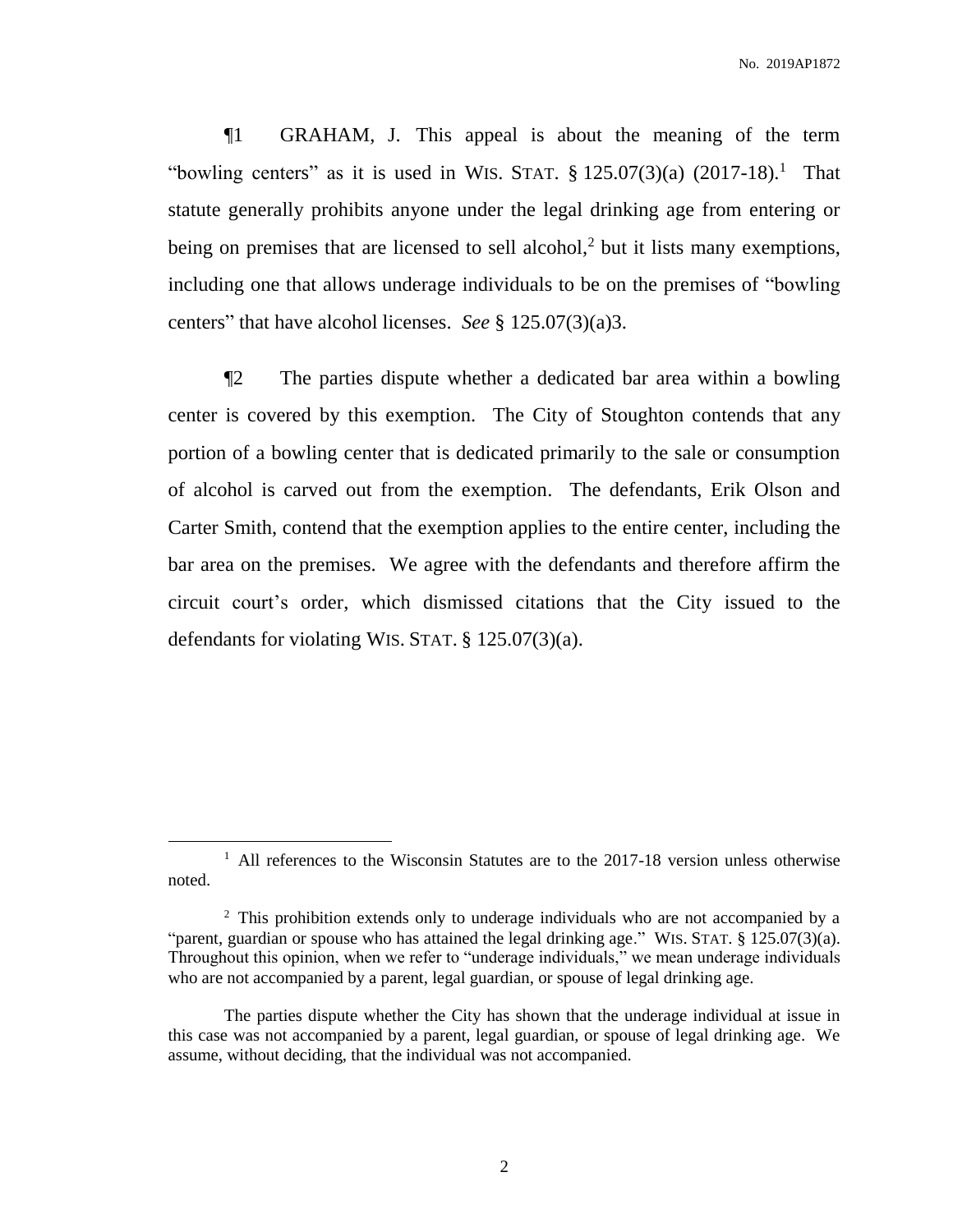#### **BACKGROUND**

**The Suite Carter Smith owns Viking Lanes, a bowling center<sup>3</sup> in Stoughton** that provides places for patrons to bowl, dine, drink, listen to music, and play volleyball and other sports. Viking Lanes holds a combination Class B alcohol license permitting it to sell alcoholic beverages for consumption on the premises. *See* WIS. STAT. § 125.51(3). The alcohol license covers the entire Viking Lanes building.

¶4 In 2017, a Stoughton police officer encountered an underage individual playing pool in what the officer described as a "bar area" within the Viking Lanes center. Nothing in the record suggests that the officer observed the individual purchase or consume alcohol. The officer issued a citation to Smith, as well as to Erik Olson, who was tending the bar area at the time, for violating a Stoughton ordinance that adopted WIS. STAT. § 125.07(3). <sup>4</sup> *See* § 125.07(3)(b) (authorizing penalties against a "licensee or permittee who directly or indirectly permits an underage person to enter or be on a licensed premises in violation of par. (a)."). The statute and Stoughton's ordinance also authorize officers to cite underage individuals for violating the prohibition on entering a licensed premises, *see* § 125.07(4)(a)3., but nothing in the record indicates that the officer issued such a citation to the underage individual in this case.

<sup>&</sup>lt;sup>3</sup> Although the City argues that certain portions of the Viking Lanes premises do not qualify for the "bowling center" exemption listed in WIS. STAT. § 125.07(3)(a)3., the City does not dispute that Viking Lanes is a bowling center.

<sup>4</sup> STOUGHTON, WI GEN. CODE § 14-33 (2017) makes any violation of WIS. STAT. § 125.07 a municipal violation.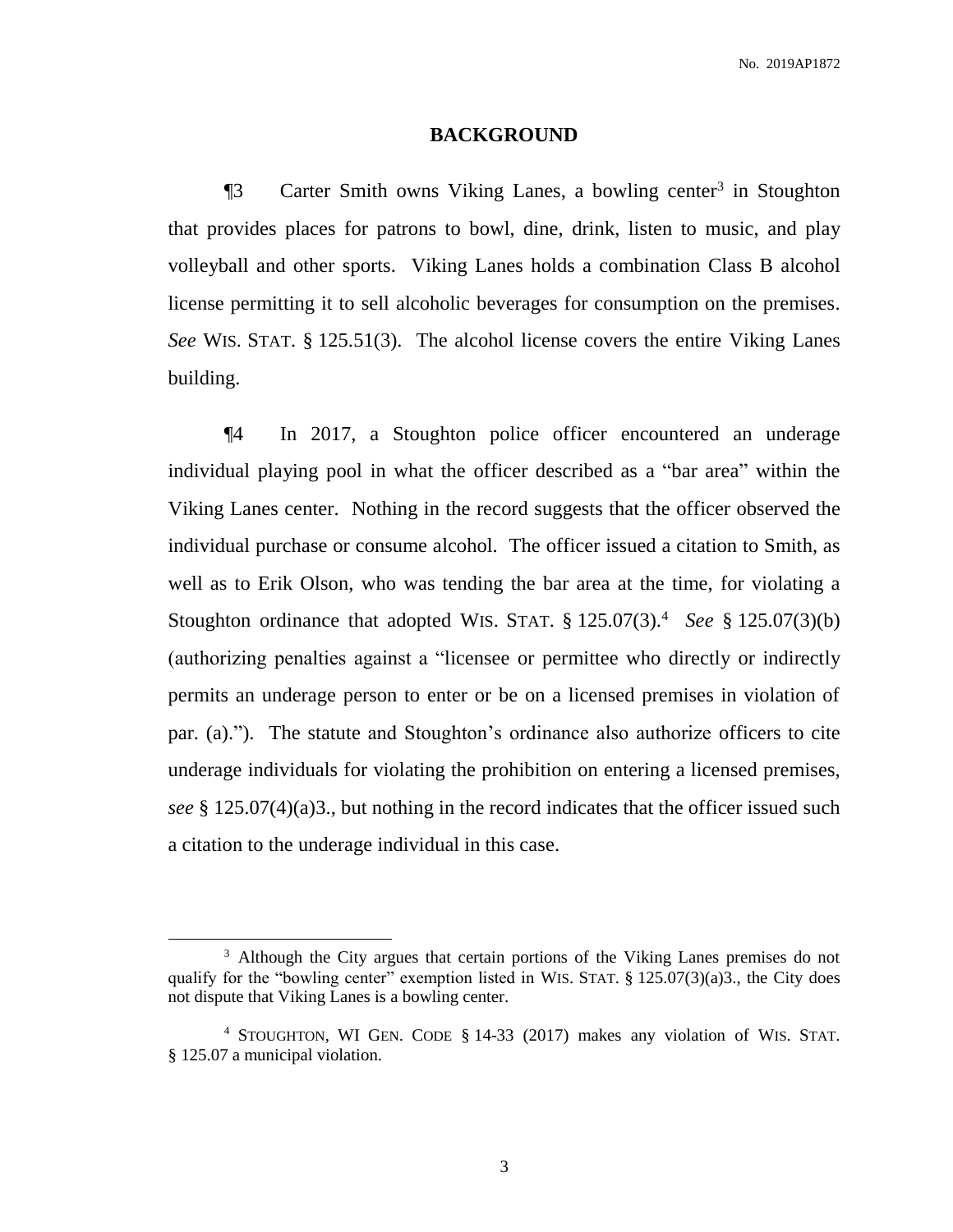¶5 The city municipal court found Smith and Olson guilty of violating Stoughton's ordinance, and both defendants appealed to the circuit court, where their separate cases were consolidated. The defendants argued that there was no basis for the citations because the bar area in Viking Lanes is covered by the statutory exemption for "bowling centers." The City argued that the exemption does not apply to any portion of the premises dedicated primarily to the sale or consumption of alcohol. For this proposition, the City relied on *State v. Ludwig*, 31 Wis. 2d 690, 143 N.W.2d 548 (1966), an opinion that interpreted an earlier version of the statute and concluded that an exemption for "bowling alleys" did not apply to a "barroom" that was under the same roof as a bowling alley. *Id.* at 698.

¶6 The circuit court determined that the statutory exemption for "bowling centers" covers the "entire facility"—not just the part of the center where individuals "engage in bowling." Based on this interpretation of the statute, the court entered an order dismissing the citations, and the City appeals.

### **DISCUSSION**

¶7 This case presents a matter of statutory interpretation, a question of law that appellate courts review de novo. *Nowell v. City of Wausau*, 2013 WI 88, ¶19, 351 Wis. 2d 1, 838 N.W.2d 852. When interpreting a statute, we begin with its language, *State ex rel. Kalal v. Circuit Court for Dane Cty.*, 2004 WI 58, ¶45, 271 Wis. 2d 633, 681 N.W.2d 110, and we consider the "scope, context, and purpose" of that language, *id.*, ¶48. We also examine the history of a statute and case law interpreting it to determine the meaning of words. *Force ex rel. Welcenbach v. American Family Mut. Ins. Co.*, 2014 WI 82, ¶31, 356 Wis. 2d 582, 850 N.W.2d 866.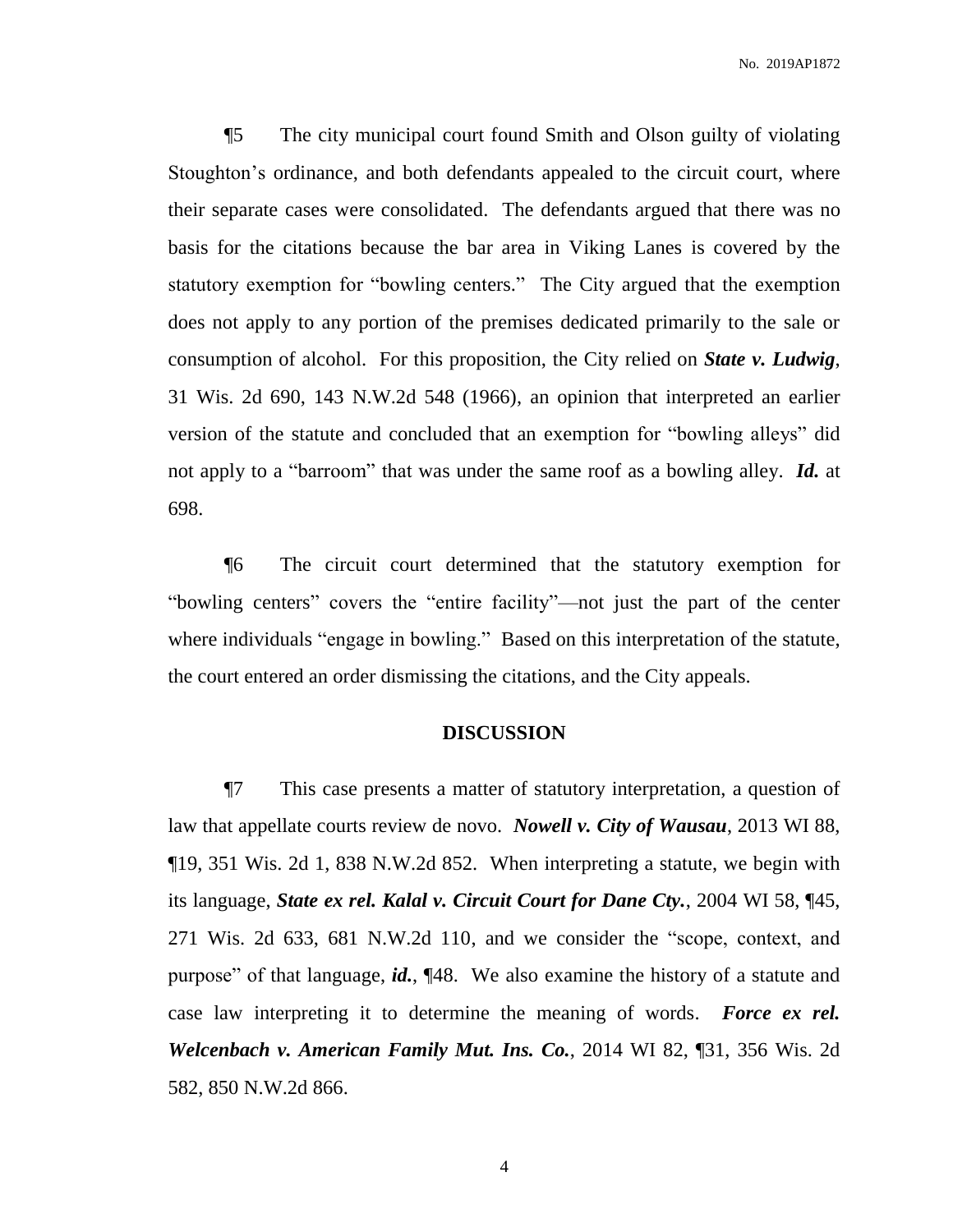**The prohibition at issue is found in WIS. STAT.**  $\S$  125.07(3)(a), which states in pertinent part: "An underage person not accompanied by his or her parent, guardian or spouse who has attained the legal drinking age may not enter, knowingly attempt to enter or be on any premises for which a license or permit for the retail sale of alcohol beverages has been issued." The exemption for "bowling centers" is found in  $\S 125.07(3)(a)3$ ., which is set forth in full in footnote 7 below.

¶9 The City argues that the circuit court dismissed the citations based on an incorrect interpretation of WIS. STAT. § 125.07(3)(a), and that the "bowling centers" exemption does not apply to any portion of the premises that is dedicated primarily to the sale or consumption of alcohol. The defendants disagree. They argue that § 125.07(3)(a) means what it appears to say—that underage individuals may be present in any portion of a bowling center that is licensed to sell and serve alcohol.

¶10 Both parties' arguments focus on the statutory history of WIS. STAT. § 125.07(3)(a) and on *Ludwig*, a 1966 decision of our supreme court that interpreted an earlier version of the exemptions now found in § 125.07(3)(a). *See Ludwig*, 31 Wis. 2d at 696-98 (interpreting WIS. STAT. § 66.054(19) (1965-66), a predecessor to the modern § 125.07(3)(a)); *see also* 1981 Wis. Laws, ch. 79, § 8, at 670-74 (revising and recodifying the statute). It is helpful to begin with an overview of this history, so that the parties' arguments can be put in context.

#### **I. The** *Ludwig* **Decision and the Statutory History of WIS. STAT. § 125.07**

¶11 At the time *Ludwig* was decided, the statute had the same general structure as the current version: a broad prohibition on underage individuals entering or being on premises licensed to sell alcohol, and a list of specific exemptions to that prohibition. *See Ludwig*, 31 Wis. 2d at 697 (discussing WIS.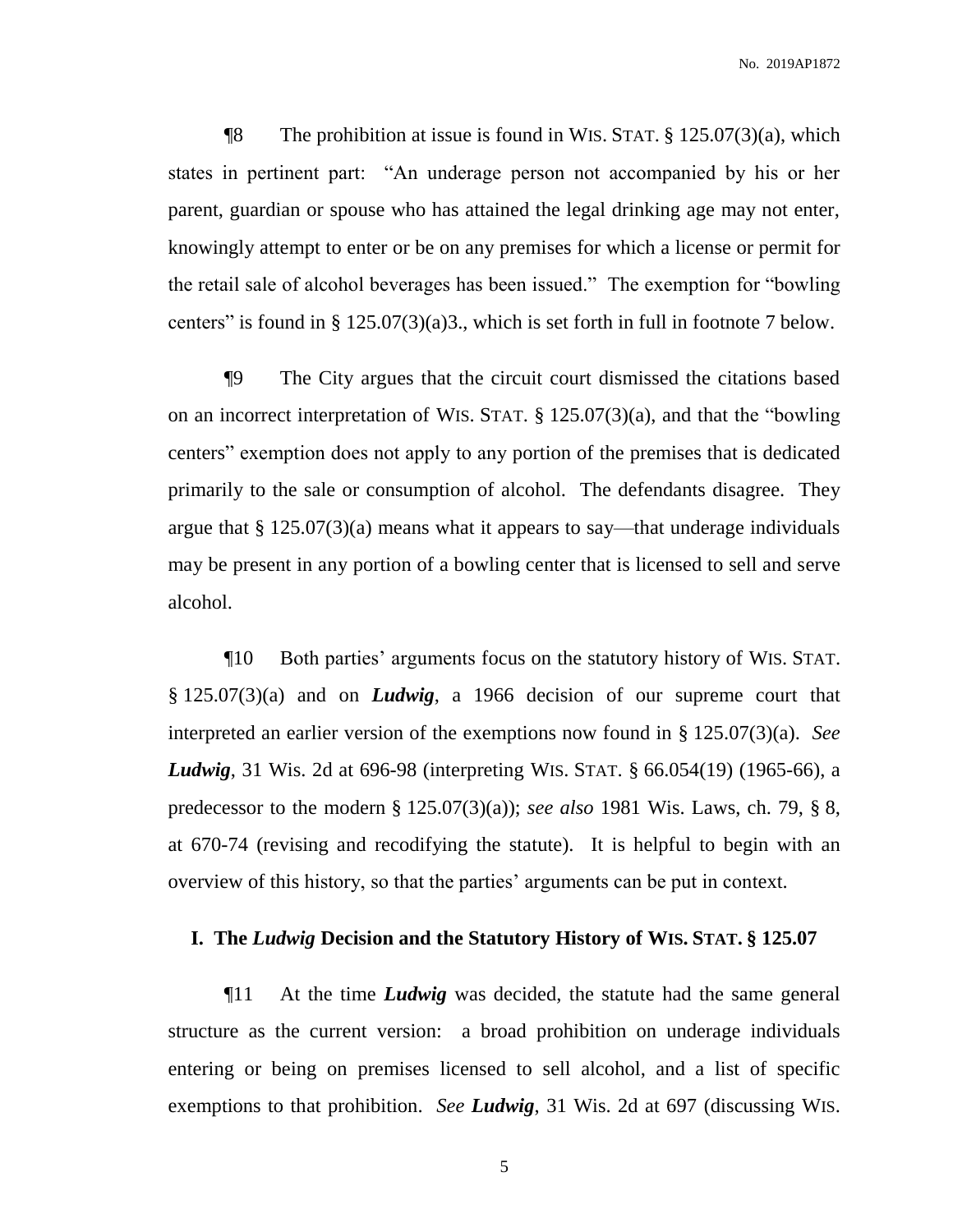STAT. § 66.054(19) (1965-66)). At that time, the statute listed just ten exemptions, including an exemption for "bowling alleys." *See id.* at 692 (reproducing the statutory text). $5$ 

¶12 The issue in *Ludwig* was whether the owner of a licensed establishment violated WIS. STAT. § 66.054(19) (1965-66) by allowing minors to frequent a "barroom area" associated with the bowling alley.<sup>6</sup> *Ludwig*, 31 Wis. 2d at 691-93. Ludwig owned the establishment, which consisted of "a bowling alley portion, barroom portion, and restaurant portion all under one roof." *Id.* at 693. Ludwig argued that because her establishment contained "bowling alleys," the entire premises was "covered by the bowling alley exemption." *Id.* at 696.

¶13 Our supreme court disagreed with Ludwig's interpretation based on its examination of the physical layout of Ludwig's establishment and the purpose of the statute. Regarding the layout, the court noted that the barroom and the restaurant were physically separate from the "bowling alley area," and that "there

<sup>&</sup>lt;sup>5</sup> The ten exemptions in WIS. STAT.  $\S$  66.054(19) (1965-66) were as follows:

This subsection shall not apply to hotels, drug stores, grocery stores, bowling alleys, premises in the state fair park, concessions authorized on state-owned premises in the state parks and state forests ..., parks owned or operated by agricultural societies receiving state aid, cars operated on any railroad, regularly established athletic fields or stadiums nor to premises operated under both a 'Class B' license and a restaurant permit where the principal business conducted therein is that of a restaurant.

<sup>&</sup>lt;sup>6</sup> The court in *Ludwig* uses the term "minors," reflecting that at the time of the decision, the legal drinking age in Wisconsin was 18. Except when recounting the holding and analysis in *Ludwig*, we use the term "underage individuals" in this opinion because the legal drinking age and the age of majority are no longer the same.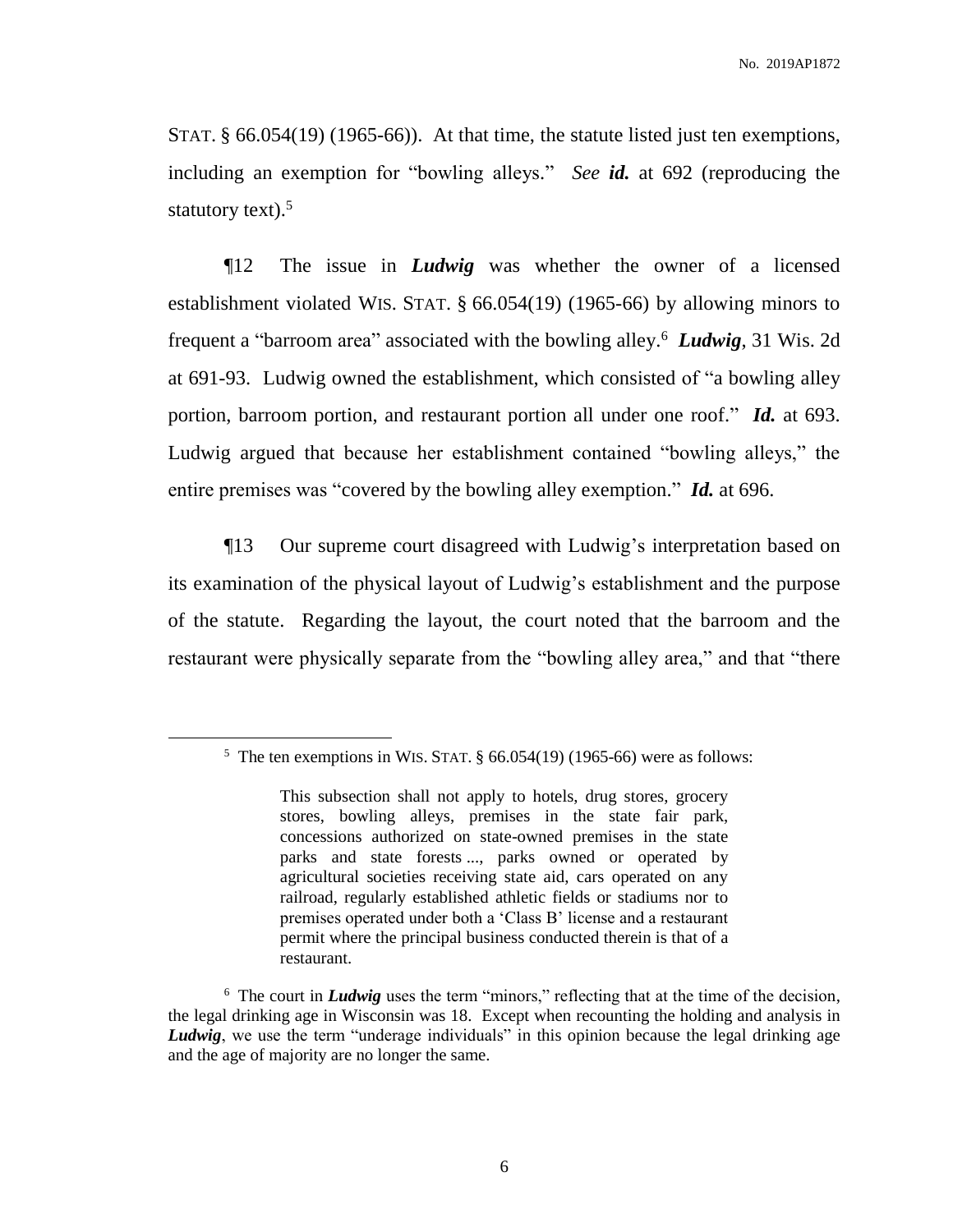can be no question over one's presence in the barroom, the bowling alley area, or the restaurant." *Id.* at 698.

¶14 Regarding the purpose of the statute, the court explained that the overall purpose was to prevent minors from being exposed to establishments where alcohol is sold and consumed, and that the purpose of the exemptions was to avoid imposing "an undue burden" upon minors in their "attempt to enjoy entertainment, travel, and the like." *Id.* at 697. The court found support in the scope of the prohibition, which was "broad," while the exemptions were "narrow, including only a short list of specific instances where minors may legally be on the premises." *Id.* The court also found support in an earlier Wisconsin Attorney General opinion, which interpreted the same statutory language and concluded that a "barroom" in a separate room behind a grocery store was not covered by the grocery store exemption. *Id.* at 698 (discussing Wis. 41 Op. Att'y Gen. 340 (1952)). For these reasons, the court ultimately concluded that the statute does not "create a bowling alley out of that which is obviously a tavern or barroom," and that the "bowling alleys" exemption did not extend to the "barroom" portion of Ludwig's establishment. *Id.* at 697-98.

¶15 Since *Ludwig* was decided in 1966, the Wisconsin legislature has made many changes to the statute. In 1981, the legislature revised and recodified the statute as WIS. STAT. § 125.07. *See* 1981 Wis. Laws, ch. 79, § 8, at 671. In the process, it significantly expanded the list of exemptions to the general rule prohibiting underage individuals from entering premises that hold alcohol licenses. *See id.* (adding, among other things, exemptions for "ski chalets" and "golf clubhouses"). Since then, the legislature has repeatedly amended the statute to add even more exemptions. For example, 1989 Wis. Act 253, § 17 added exemptions for "service stations," "vessels," and "golf courses," and 1995 Wis. Act 334 added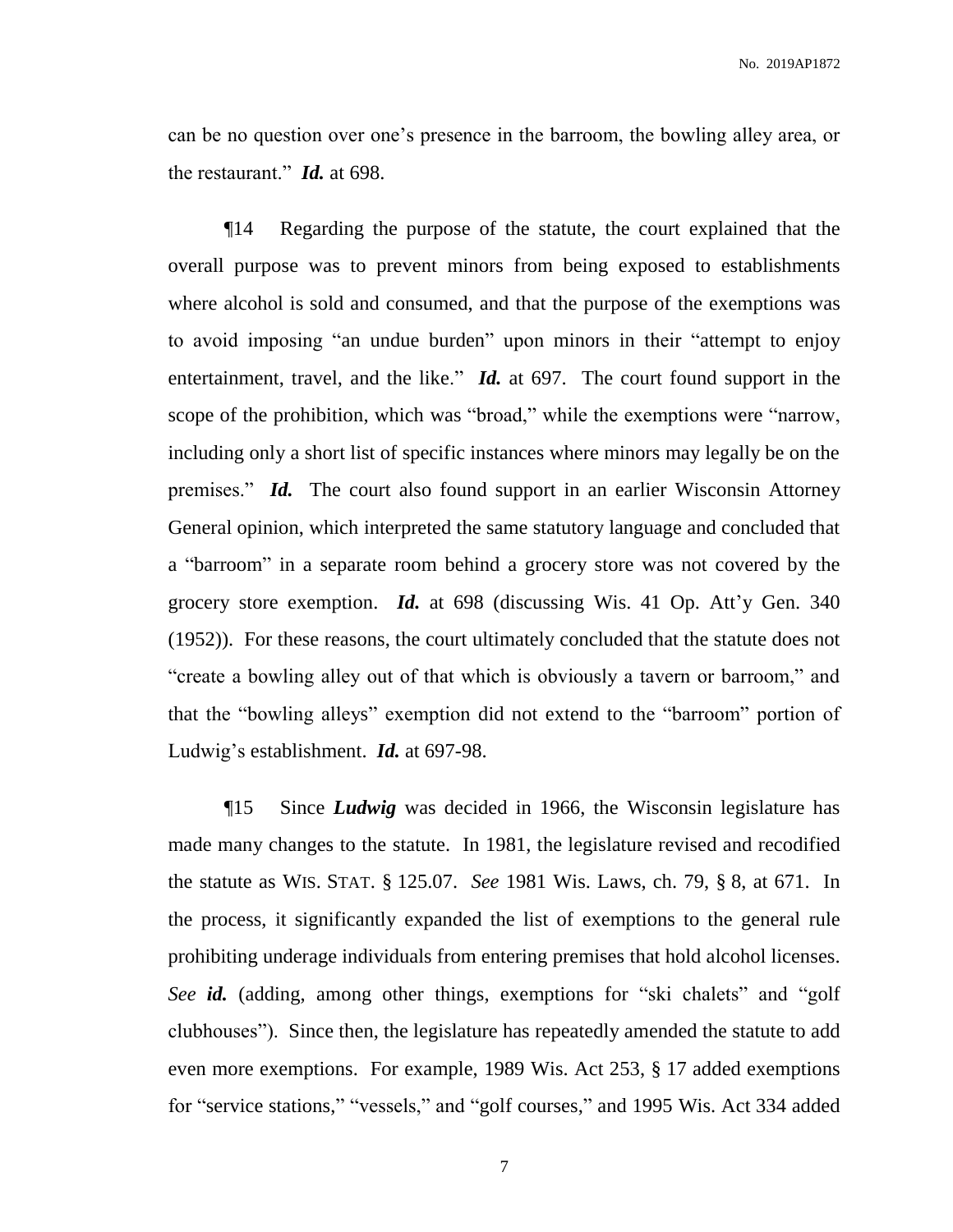exemptions for "indoor golf simulator facilities" and "outdoor volleyball courts that are contiguous to a licensed premises."

¶16 For our purposes, the most significant change was enacted by 1991 Wis. Act 28. This act replaced the exemption for "bowling alleys" with an exemption for "bowling centers." *Id.*, § 4 (amending WIS. STAT. § 125.07(3)(a)3.). It also changed the term "bowling alleys" to "bowling centers" in WIS. STAT. § 60.23(10), which addresses the authority of town boards to regulate and license bowling centers; in WIS. STAT. § 101.123, which addresses prohibitions on smoking in certain establishments; and in other subsections of WIS. STAT. ch. 125, which generally addresses the regulation of alcoholic beverages. *See* 1991 Wis. Act 28, §§1-3, 5, 6.

 $\P$ 17 The current WIS. STAT. § 125.07(3)(a)3., which contains the "bowling centers" exemption, now provides seventeen discrete exemptions.<sup>7</sup> There are also many new subdivisions of  $\S 125.07(3)(a)$  that contain additional exemptions, most of which were not present when *Ludwig* was decided. *Compare*

<sup>&</sup>lt;sup>7</sup> The seventeen exemptions in the current version of WIS. STAT. § 125.07(3)(a)3. are as follows:

Hotels, drug stores, grocery stores, bowling centers, movie theaters, painting studios, billiards centers having on the premises 12 or more billiards tables that are not designed for coin operation and that are 8 feet or longer in length, indoor golf simulator facilities, indoor golf and baseball facilities on premises for which the only alcohol beverage license issued is a Class "B" license, service stations, vessels, cars operated by any railroad, regularly established athletic fields, outdoor volleyball courts that are contiguous to a licensed premises, stadiums, music festival venues during an event with a projected attendance of at least 2,500 persons, public facilities as defined in s.  $125.51(5)(b)1.d.$  which are owned by a county or municipality or centers for the visual or performing arts.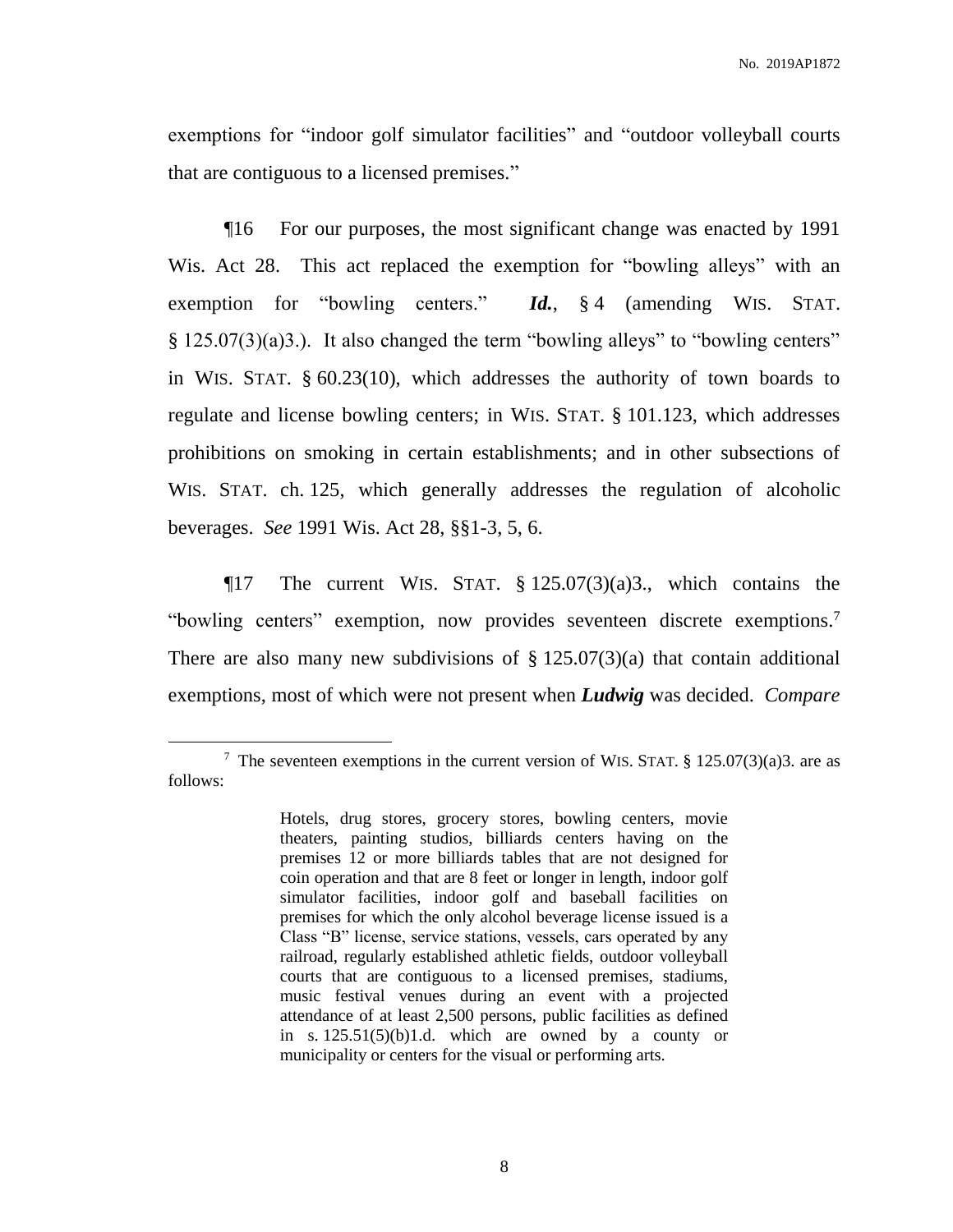WIS. STAT. § 66.054(19) (1965-66) *with* § 125.07(3)(a) (listing many new exemptions in subdivisions 1. through 16.). Most of these exemptions cover specified premises, such as the exemption for "premises having an indoor volleyball court" that is found in  $\S 125.07(3)(a)3m$ . Others are purely situational, such as the exemption for underage individuals assisting law enforcement with investigations that is found in  $\S 125.07(3)(a)15$ . In total, the current version of the statute contains twenty subdivisions that, like  $\S 125.07(3)(a)3$ ., provide exemptions from the general prohibition against underage individuals entering premises that hold alcohol licenses.

## **II. "Bowling Centers" as Used in WIS. STAT. § 125.07(3)(a)**

¶18 Having described *Ludwig*'s interpretation of the predecessor statute and the amendments to the statute since that decision, we now address whether the current exemption for "bowling centers" includes the bar area in Viking Lanes.

¶19 When the legislature amends a statute, "there is a presumption that the legislature intends to change the law by creating a new right or withdrawing an existing right." *Lang v. Lang*, 161 Wis. 2d 210, 220, 467 N.W.2d 772 (1991). Here, we presume that when the legislature replaced the exemption for "bowling alleys" with an exemption for "bowling centers," it intended to set forth different legal rights—though other considerations might rebut this presumption. *See, e.g.*, *Buettner v. Wisconsin Dep't of Health & Family Servs.*, 2003 WI App 90, ¶16, 264 Wis. 2d 700, 663 N.W.2d 282 (noting that some amendments might be meant to clarify, rather than substantively alter, the statutory scheme).

¶20 The defendants argue that "bowling centers" is a "more expansive" term than "bowling alleys," and the City seems to agree. According to the City, the legislature amended the language in the statute "to acknowledge that bowling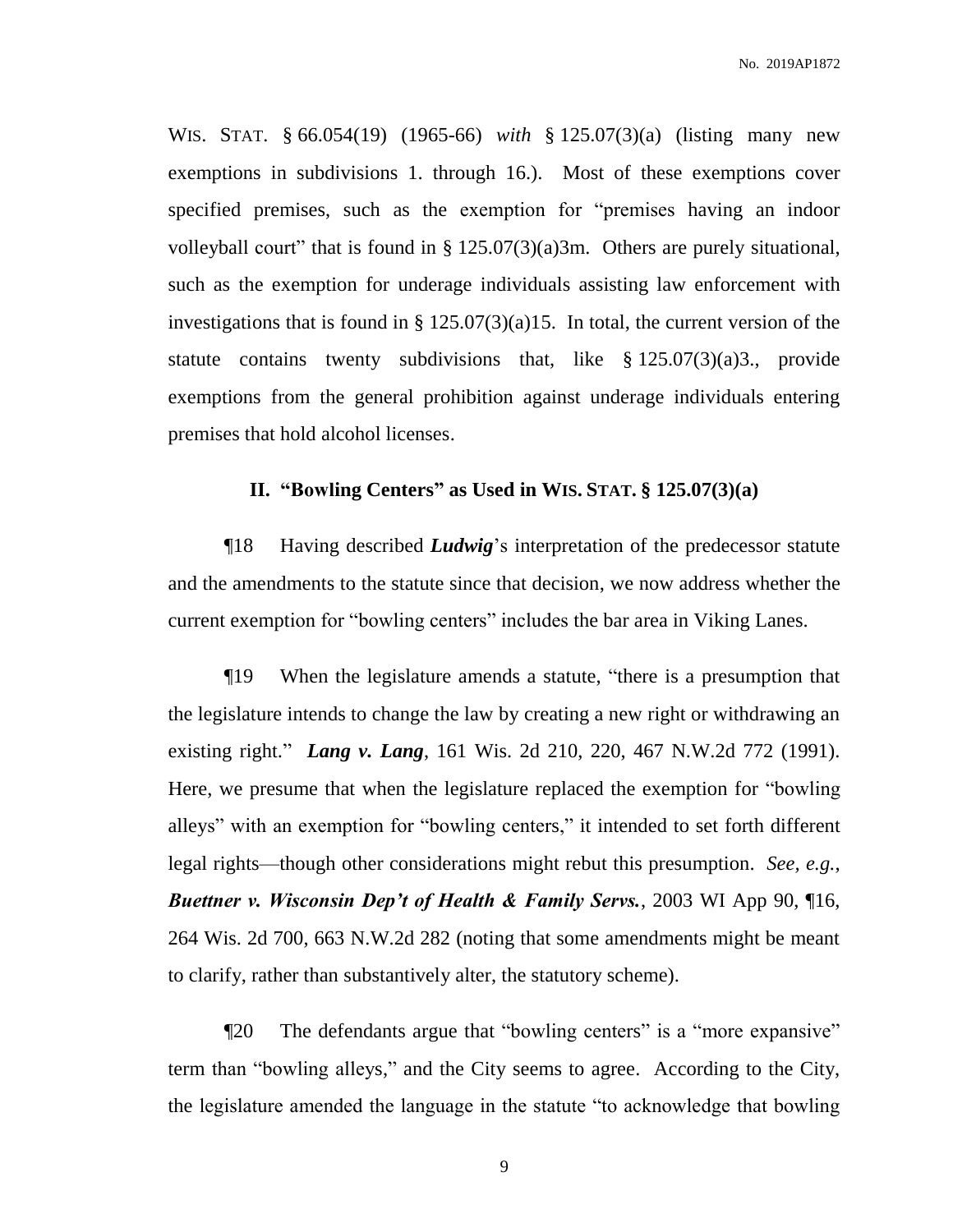alleys have evolved and expanded over time to include other entertainment activities." We agree with the parties and the circuit court that the term "bowling centers" is broader than "bowling alleys," and that it describes premises that may offer activities besides bowling.

¶21 The defendants argue that based on common meaning, a bowling center would include all areas within a bowling center, without regard to the primary purpose of any given area. *See Kalal*, 271 Wis. 2d 633, ¶45 (when interpreting a statute, we usually give words their "common, ordinary, and accepted" meanings). We agree that the plain language of the statute indicates that the exemption for "bowling centers" includes all areas within a bowling center.

¶22 Although the City acknowledges that the term "bowling centers" contemplates a facility that offers other activities beyond bowling, it nevertheless argues that the exemption cannot extend to any portion of a center that is dedicated primarily to the sale or consumption of alcohol. The City does not point to any express language of the exemption that supports its interpretation. It instead relies primarily on its reading of *Ludwig*, 31 Wis. 2d 690, and the purpose of WIS. STAT.  $§ 125.07(3)(a)$ . We address these arguments in turn.

¶23 According to the City, *Ludwig* stands for the proposition that underage individuals "may frequent portions of [licensed] facilities dedicated to recreational or entertainment purposes but … are restricted from frequenting portions of those same facilities that are dedicated primarily to the sale or consumption of alcohol." Stated differently, the City argues that *Ludwig* recognized a carve-out to the exemptions for "any portion" of a licensed premise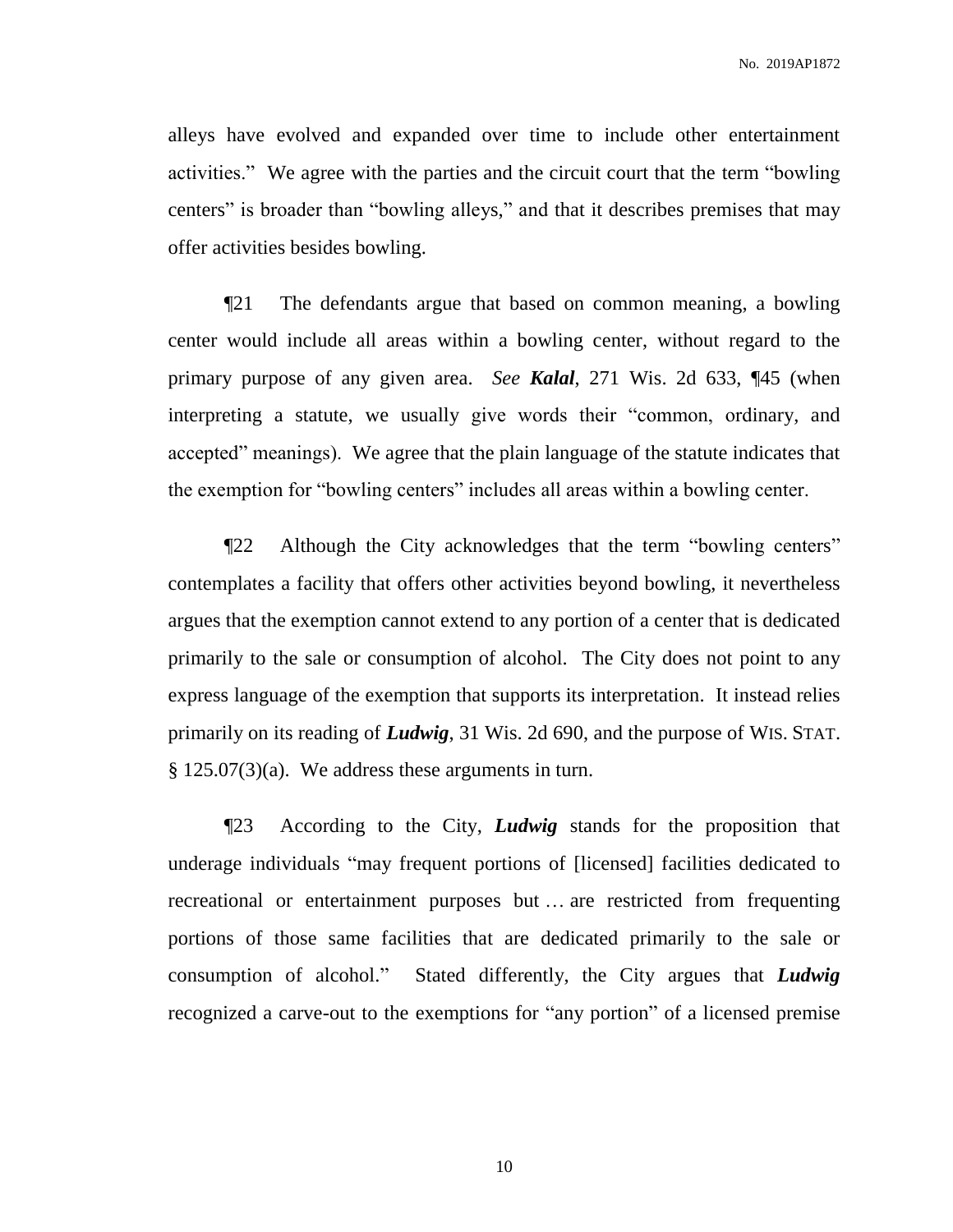No. 2019AP1872

that is "dedicated primarily to the sale or consumption of alcoholic beverages." 8 As we understand it, the City's interpretation of *Ludwig* would extend to *all* of the premises exemptions set forth in WIS. STAT. § 125.07(3)(a)—not just the prior exemption for "bowling alleys" and the current exemption for "bowling centers."

¶24 We disagree with the City's interpretation of *Ludwig* for three reasons.

¶25 First, *Ludwig* did not address a situation where a "portion" of the exempted premises was dedicated primarily to the sale or consumption of alcohol. It instead addressed a situation where the exempted premises, a "bowling alley," was "under the same roof as" but separate from a "barroom," *Ludwig*, 31 Wis. 2d at 693, and there was "no question" as to whether an individual was in one or the other, *id.* at 698. The court explained that the statute did not "create a bowling alley out of that which is obviously a tavern or barroom," and it differentiated between the bowling alley (which was exempt based on the plain language of the statute) and the barroom (which was not). *Id.* at 697. Therefore, *Ludwig* did not carve out a portion of the "bowling alley" from the exemption, as the City claims. It instead concluded that a barroom that was under the same roof as but distinct from a bowling alley could not take advantage of the bowling alley exemption.

 $\P$ 26 Second, the statutory history of WIS. STAT. § 125.07(3)(a) shows that the City's reading of *Ludwig* is incorrect. If, under *Ludwig*, the premises exemptions listed in § 125.07(3)(a) already exclude any portion of those premises

<sup>&</sup>lt;sup>8</sup> Although the City describes this carve-out as "well-established," the only authorities it cites for this proposition are the 1966 *Ludwig* decision, which we discuss and distinguish in this opinion, and a 1952 opinion of the Wisconsin Attorney General, which we address at n.12, below.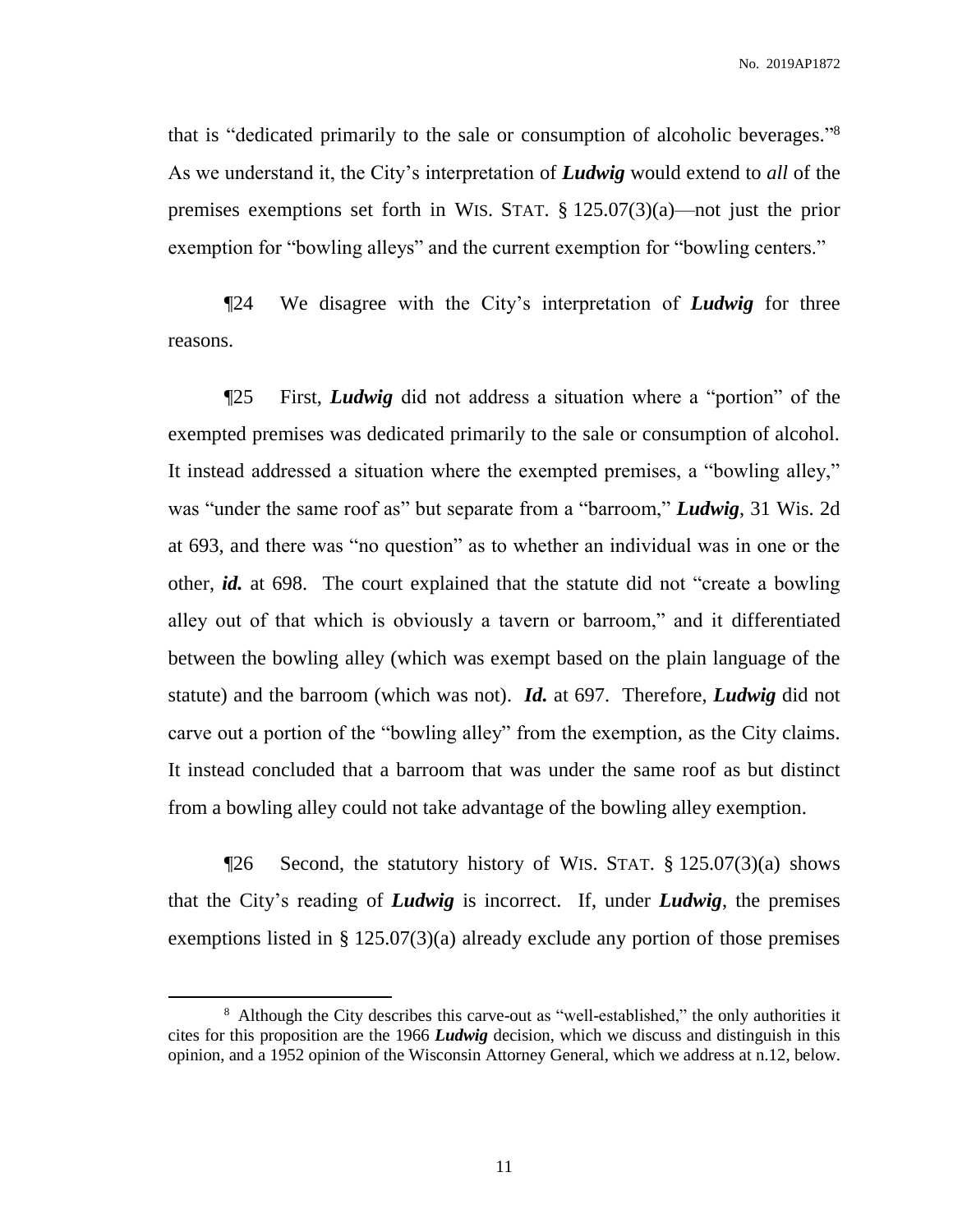dedicated primarily to the sale or consumption of alcohol, then the legislature would have no need to include statutory language to that effect when it adds new exemptions.<sup>9</sup> But the legislature *has* included such language since *Ludwig* was decided. In 1998, when the legislature added an exemption for "[p]remises having an indoor volleyball court that measures at least 9 meters by 18 meters in area," it specified that this exemption "does not authorize an underage person to loiter in any room that is primarily used for the sale and consumption of alcohol beverages." 1998 Wis. Act 98 (enacting § 125.07(3)(a)3m.). If the City's reading of *Ludwig* were correct, the statutory language specifying that this exemption does not extend to "any room primarily used for the sale and consumption of alcohol beverages" would be mere surplusage. *See Kalal*, 271 Wis. 2d 633, ¶46 ("Statutory language is read where possible to give reasonable effect to every word, in order to avoid surplusage.").<sup>10</sup>

¶27 Finally, the City's reading of *Ludwig* would render some of the exemptions in WIS. STAT. § 125.07(3)(a) meaningless. For example, § 125.07(3)(a)13. and 16. allow underage individuals participating in a brewery or winery tour to be present "in a banquet or hospitality room" of the brewery or winery. It is beyond reasonable dispute that hospitality rooms in breweries and wineries are usually—if not always—dedicated primarily to the sale or consumption of alcohol. But if the City's reading of *Ludwig* were correct,

<sup>9</sup> *See Czapinski v. St. Francis Hosp., Inc.*, 2000 WI 80, ¶22, 236 Wis. 2d 316, 613 N.W.2d 120 ("[T]he legislature is presumed to act with knowledge of the existing case law." (quoting *Ziulkowski v. Nierengarten*, 210 Wis. 2d 98, 104, 565 N.W.2d 164 (Ct. App. 1997))).

<sup>&</sup>lt;sup>10</sup> The City argues that this language "only affirms" that its interpretation of *Ludwig* is correct. But we do not see why the legislature would "affirm" the existence of a carve-out to the exemptions in WIS. STAT. § 125.07(3)(a) by enacting an exemption that reads as if that carve-out did not already exist in the statute.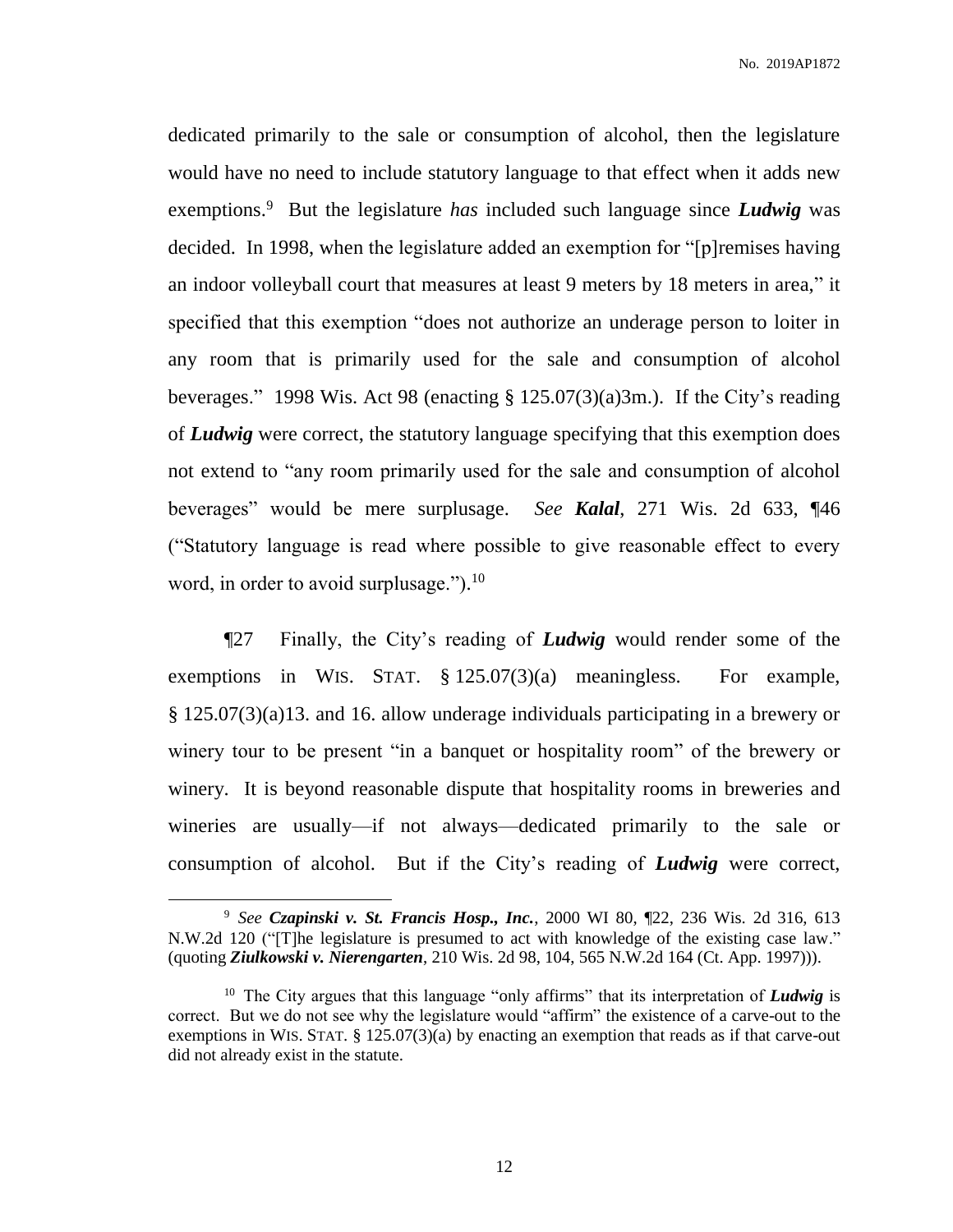underage individuals would be prohibited from entering these rooms, despite the plain language of these statutory exemptions. We avoid interpretations that would "render provisions meaningless," *Belding v. Demoulin*, 2014 WI 8, ¶17, 352 Wis. 2d 359, 843 N.W.2d 373, and the City's interpretation of *Ludwig* would render these exemptions meaningless.

¶28 For these reasons, we reject the City's position that, under *Ludwig*, any portions of premises dedicated primarily to the sale or consumption of alcohol are carved out from premises exemptions listed in WIS. STAT. § 125.07(3)(a).

¶29 We now turn to the City's arguments about the purpose of the statute. According to the City, the reason that the "bowling centers" exemption cannot extend to any portion of those centers dedicated primarily to the sale or consumption of alcohol is because the purpose of the statute is to protect underage individuals from "environments predominantly designed for the sale and consumption" of alcohol. We reject this argument for the reasons that follow.

¶30 As *Ludwig* explains, the purpose of WIS. STAT. § 125.07(3)(a) is not solely to prohibit underage individuals from entering places where alcohol is sold or consumed. By including exemptions, the legislature balanced that purpose against another purpose: to avoid imposing "an undue burden upon" underage individuals in their "attempt to enjoy entertainment, travel, and the like." *Ludwig*, 31 Wis. 2d at 697.

¶31 The statutory history of WIS. STAT. § 125.07(3)(a) shows that the balance between these purposes has shifted since *Ludwig* was decided. At that time, the statute contained just ten "specific instances where minors may legally be on the premises, although licensed," leading *Ludwig* to describe the exemptions as "narrow." *Ludwig*, 31 Wis. 2d at 697. But since that time, the legislature has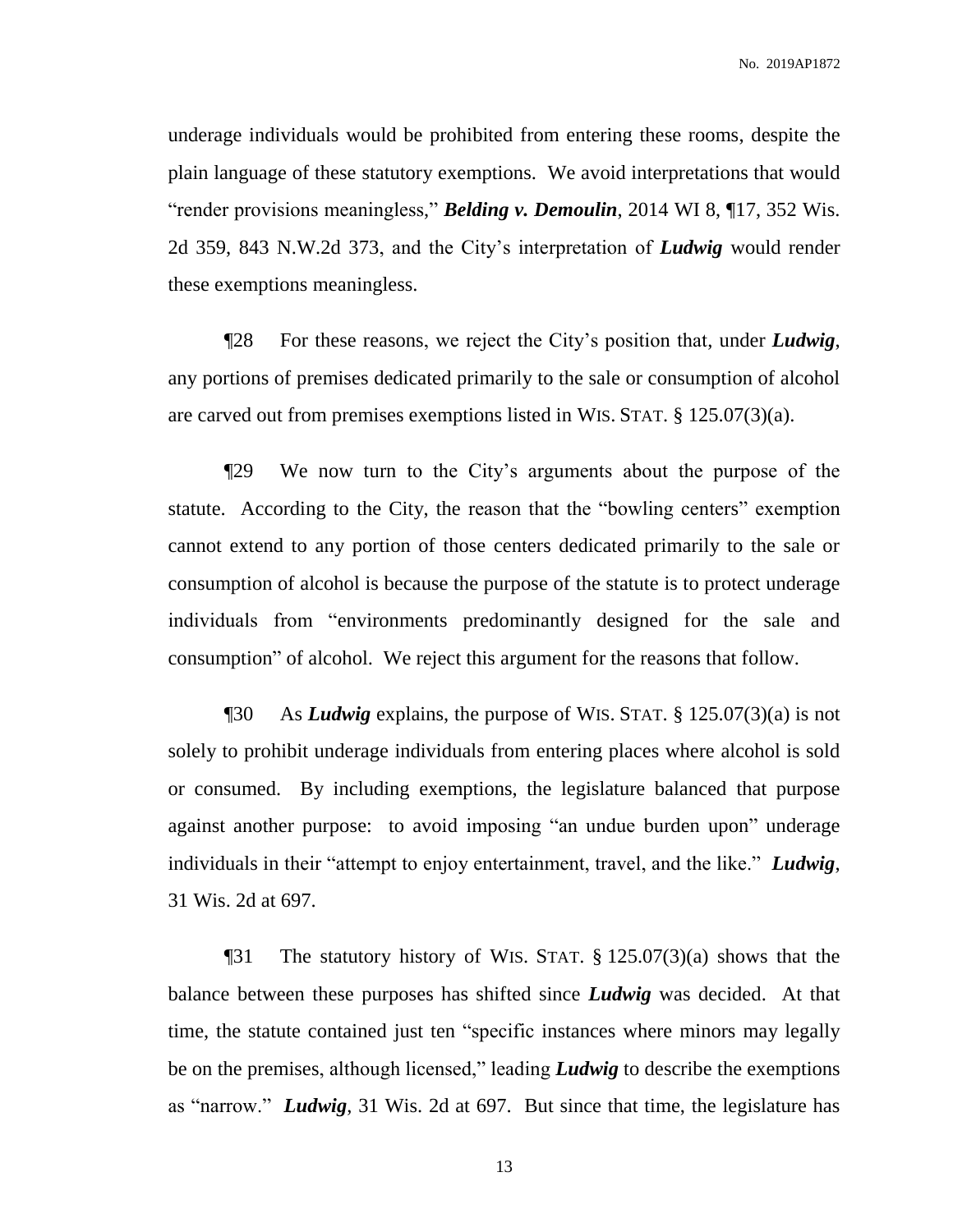repeatedly acted to expand the list of exemptions, and the current statute's numerous exemptions span twenty subdivisions. By greatly expanding the number of exemptions, the legislature has placed greater emphasis on the purpose of the exemptions, which is to avoid imposing an "undue burden" on underage individuals' opportunities for travel and entertainment.

¶32 For these reasons, we are not persuaded that it would defeat the purposes of the statute to interpret "bowling centers" to include portions of those centers dedicated to the sale and consumption of alcohol. We note that our interpretation of the statute does not leave municipalities without tools to prevent underage drinking. Among other things, municipalities can issue citations to license holders that serve alcohol to underage individuals, *see* WIS. STAT. § 125.07(1); they can cite underage individuals for procuring or attempting to procure alcohol, *see* § 125.07(4)(a)1.; and they can cite underage individuals for possessing or consuming alcohol, *see* § 125.07(4)(a)2.

¶33 In sum, nothing in the plain language of the statute supports the City's argument that the exemption for "bowling centers" excludes any portion of a bowling center that is dedicated primarily to the sale or consumption of alcohol. And, as explained above, interpreting the exemptions in WIS. STAT. § 125.07(3)(a) to contain such carve-outs would render some of the statute's provisions superfluous and other provisions meaningless. The City's interpretation is based on an overly broad reading of *Ludwig* and an overly narrow view of the statute's purposes and we conclude that it is unreasonable.<sup>11</sup> We agree with the defendants

 $\overline{a}$ 

<sup>&</sup>lt;sup>11</sup> The City asks us to consider the 1952 Wisconsin Attorney General opinion cited in *Ludwig* and the legislative history of 1991 Wis. Act 28. Even if we were to consider these sources, they would not change our conclusion.